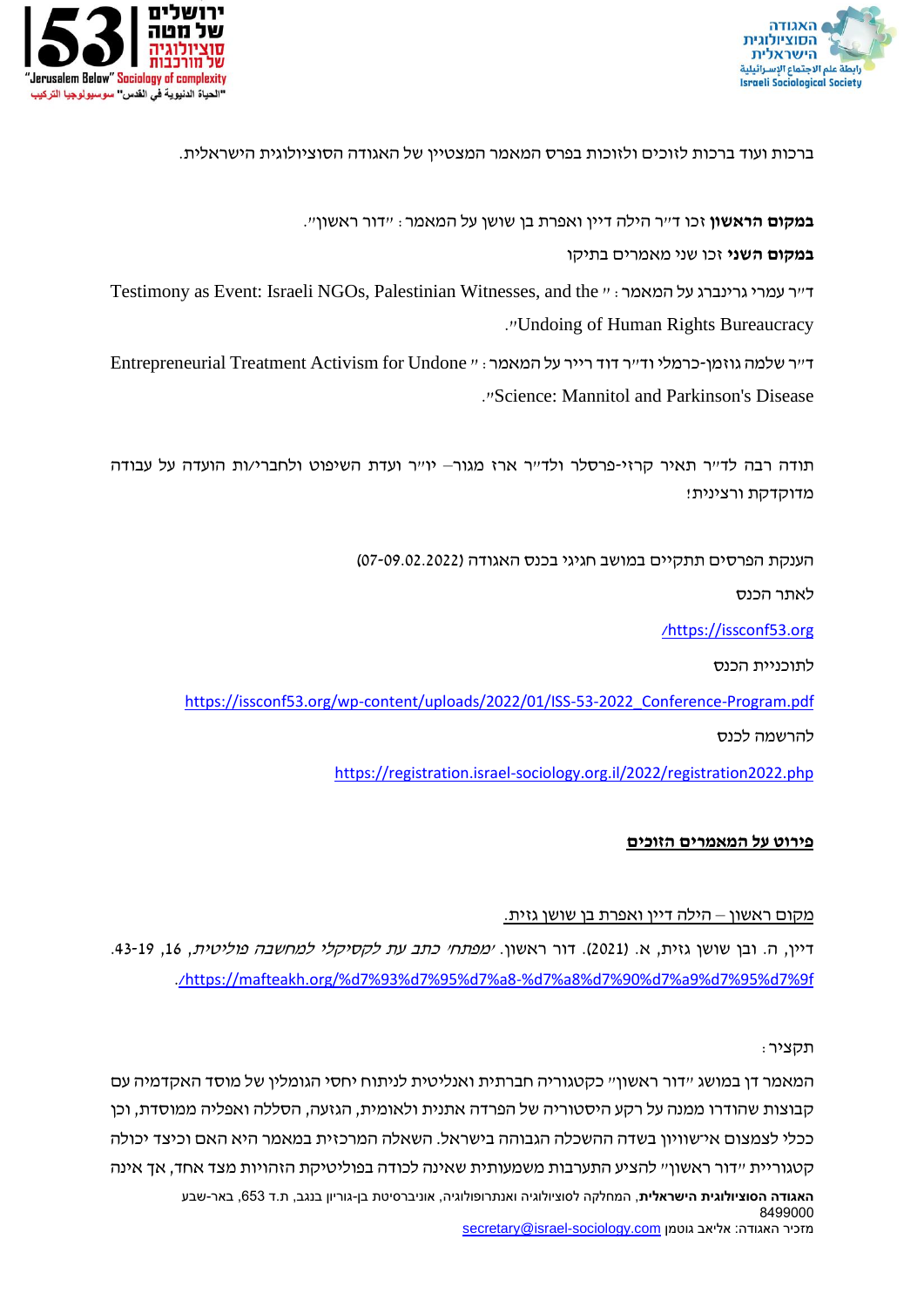

נופלת לטענות על ״פוליטיזציה״ של האקדמיה, מהצד השני. כמענה על שאלה זו, נסקרת ספרות סוציולוגית ביקורתית הדנה באי שוויון בחינוך ובאופני השעתוק הבין דוריים באקדמיה הניאו ליברלית, וכן בתיאוריות פמיניסטיות פוסטקולוניאליות המשמשות להבנת מנגנוני גזענות והדרה בהקשרן המקומי. טווח המשמעויות של הקטגוריה ״דור ראשון״ נפרש באמצעות שלושה הקשרים מובחנים וחופפים: ההגיונות המעצבים את הפרקטיקות של עולם האקדמיה ואת היחסים החברתיים בה; השיח הציבורי ההולך ומתפתח בישראל בנוגע לקידום "מגוון" (diversity) ; והתובנות שעולות משדה הפעולה של מאבקים לשוויון בעולם ההשכלה הגבוהה ומעבודת המגוון בצורתה הממוסדת )work diversity), כולל זו שהמחברות לוקחות בה חלק פעיל באקדמיה בישראל. הטענה המרכזית במאמר היא כי 'דור ראשון להשכלה גבוהה' היא קטגוריה חברתית ואנליטית החותרת תחת הגיונות הגמוניים ובירוקרטיים הנוטים למיין ולהפריד בין קבוצות פריפריאליות באקדמיה. היא מאפשרת לחשוף את הפוליטיקה של האקדמיה ביחס לחברה שהיא מתיימרת לשרת באופן המכיר בהדרה היסטורית בין-דורית , ומאפשרת פעולה פוליטית אפקטיבית.

#### מקום שני – עמרי גרינברג

Grinberg, O. (2021). Testimony as event: Israeli NGOs, Palestinian witnesses, and the undoing of human rights bureaucracy. *Cambridge Journal of Anthropology, 39*(1), 93-110. [https://doi.org/10.3167/cja.2021.390107.](https://doi.org/10.3167/cja.2021.390107)

#### Abstract:

This paper ethnographically illustrates the performative dimensions of the event in which witnessing is transformed into testimony, through the peculiar case of Palestinian witnesses and Israeli NGOs' sustained commitment to witness-testimony despite shared acknowledgement of the failures of human rights. Based on participant-observation, the article claims that human rights organizations sustain their public relevance not only by circulating information, but rather through the event of direct interaction with witnesses. This event is the basis for much of what NGOs do, also since it is the primary site of synthesizing global standards of human rights work with local cultures. And yet, the event's interactional dynamics of witness-documenter are overlooked by scholars and are usually omitted from NGOs' textual representations, due to the rigid bureaucratic writing of human rights witness-testimonies. Drawing from sociological and anthropological literature on ritual, event, and hospitality, the article frames the encounter between NGOs' documenting agents and witnesses by examining how actors navigate the known conventions of the event and individual and/or communal self-positioning. The bureaucratic procedure of witnessing and testimony is thus theorized as spatiotemporal sites